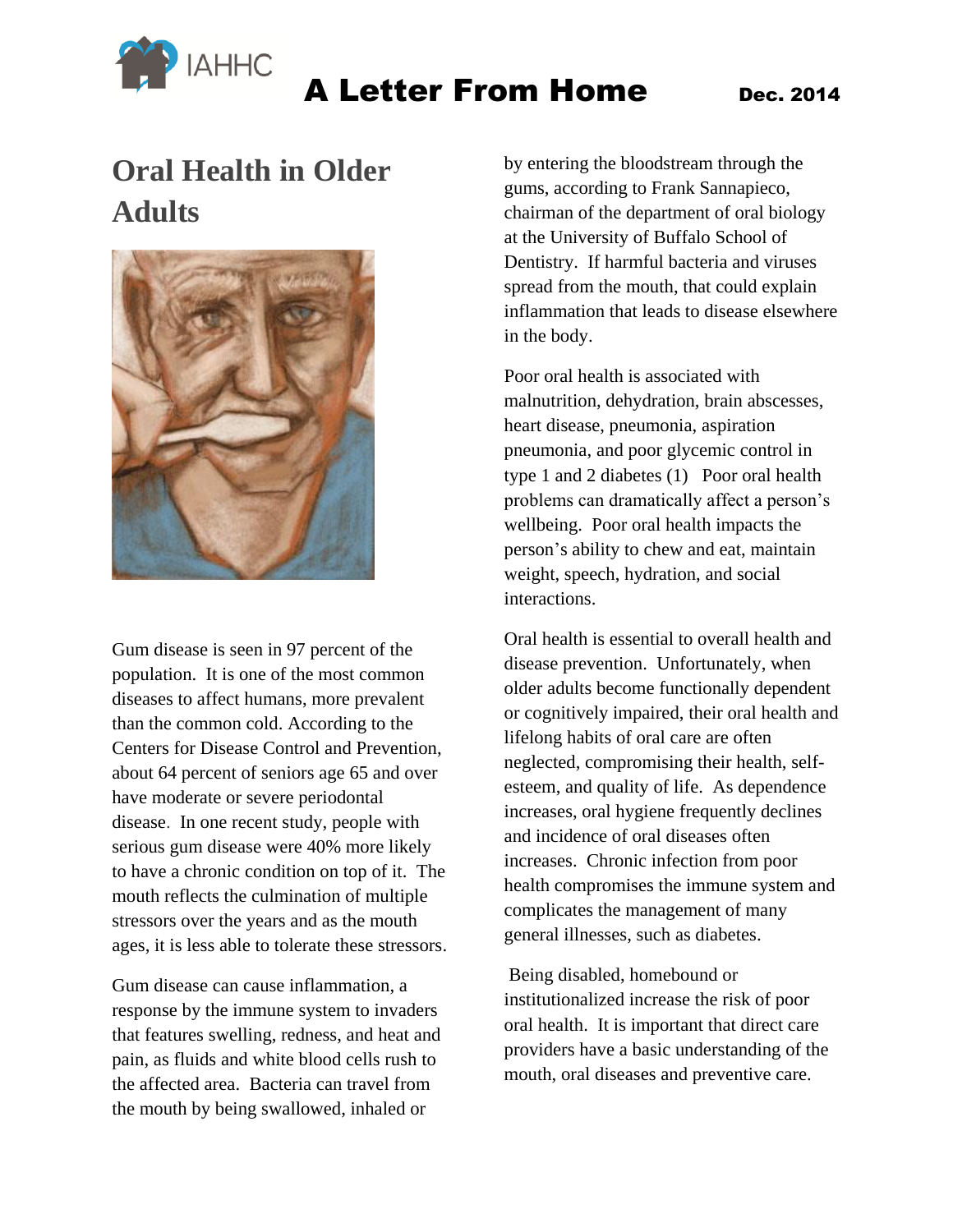

#### **Consequences of poor oral health**

Research has indicated that oral diseases occur at high levels in high-risk older adults while living in the community and that they then enter long term care facilities with compromised oral health. As mentioned above, there are many adverse consequences of poor oral care. The first ill effect is cardiac related diseases. Though the reasons are not fully understood, it's clear that gum disease and heart disease often go hand in hand. Up to 91% of patients with heart disease have periodontitis, compared to 66% of people with no heart disease. The theory is that inflammation in the mouth causes inflammation in the blood vessels. This can increase the risk for heart attack in a number of ways. Inflamed blood vessels allow less blood to travel between the heart and the rest of the body, raising blood pressure. The bacteria from inflammation of the gums and periodontal disease can enter the bloodstream and travel to the arteries in the heart and cause atherosclerosis (hardening of the arteries). Atherosclerosis causes plaque to develop on the inner walls of arteries which thicken and this decreases or may block blood flow through the body. There's also a greater risk that fatty plaque will break off the wall of a blood vessel and travel to the heart or the brain, causing a heart attack or stroke. (2) The inner lining of the heart can also become infected and inflamed.

Additionally, the accumulation of oral bacteria and food debris in the mouth due to oral neglect is one of the oral health related risk factors for aspiration pneumonia. The

Journal of Periodontology warms that gum disease could cause you to get infections in your lungs, including pneumonia. Bacteria found in the oral cavity can be aspirated into the lungs which presents a risk for pneumonia and other respiratory diseases in older adults. Respiratory infections have been associated with breathing in bacteria from unhealthy mouths. While the connection might not be completely obvious at first, think of what might happen from breathing in bacteria from infected teeth and gums over a long period of time.

Use of medications, particularly those that reduce salivary flow can create swallowing problems, caries and periodontal disease, and poor oral function. More than 400 medications can cause the salivary glands to make less saliva. Low levels of saliva result in the oral environment becoming more acidic, and, together with decreased buffering capacity, result in dental caries. Saliva does more than just keep the mouth wet; it helps digest food, protects teeth from decay, and prevents infection by controlling bacteria in the mouth. Symptoms of low saliva production include: dry feeling in the mouth, trouble chewing or swallowing, cracked lips, dry tongue, and mouth sores.

For dry mouth, encourage clients to avoid caffeine which can dry out the mouth. Advise them to sip on sugarless gum or hard candy to stimulate the saliva flow. Cinnamon or mint-flavored candies are good choices (as long as not contra-indicated). Advise them to avoid tobacco or alcohol as they dry out the mouth. The use of a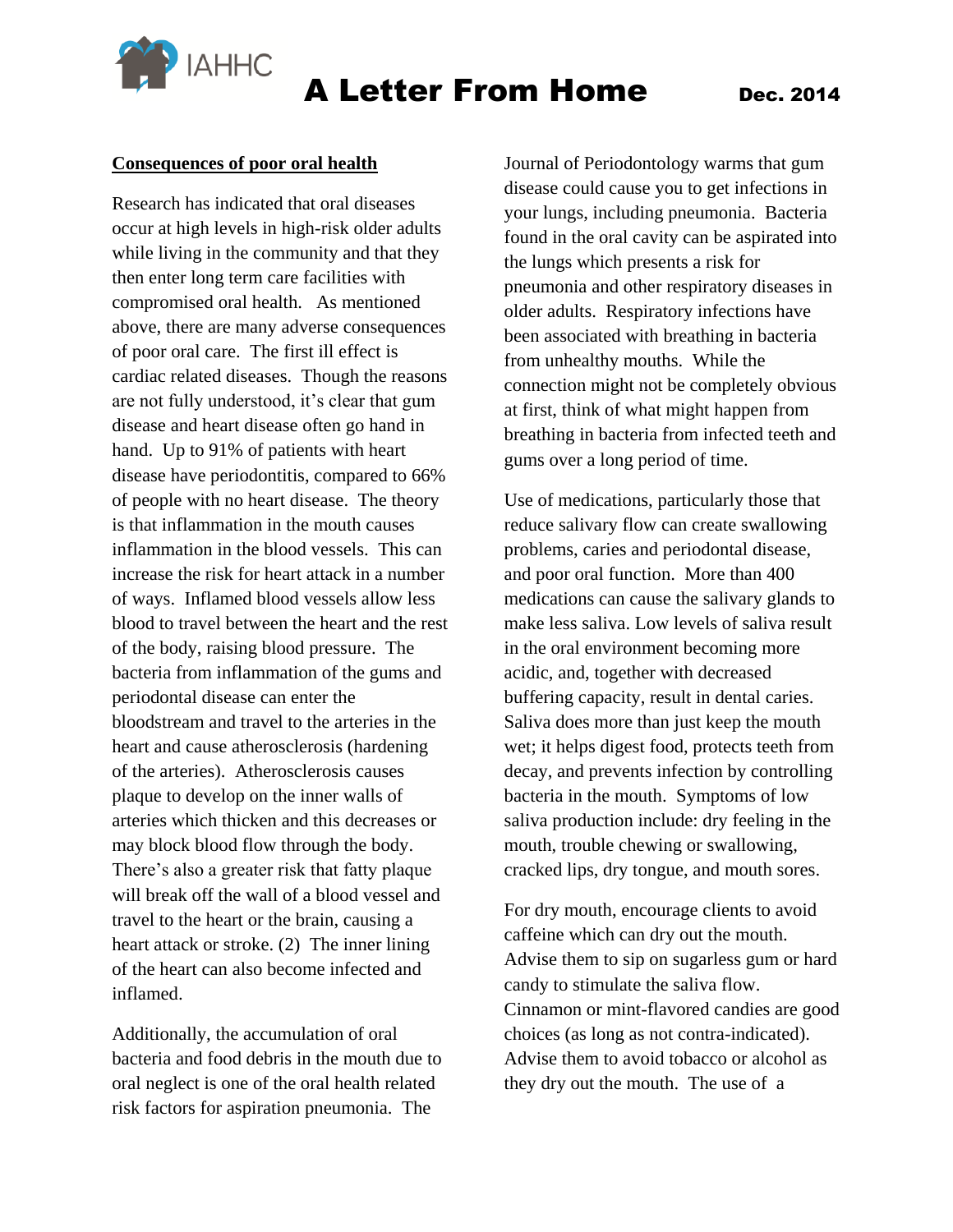

humidifier at night may also help with dry mouth.

Oral bacteria from poor dental hygiene have also been linked to brain tissue egeneration. The bacteria from gingivitis may enter the brain through either nerve channels in the head or through the bloodstream. According to the study, researchers think the bacterium found in the brain can trigger immune system responses and pathological changes, which may lead to diseases such as Alzheimer's. Chronic periodontal disease experienced early in a person's life **quadruples** the risk of developing Alzheimer's disease. To complicate matters, oral health generally declines when cognitive impairment progresses. Families often notice when poor bathing hygiene begins, but seem not to notice poor oral hygiene. The reality is that poor oral care has a much more negative impact on the older person than poor bathing technique. Poor oral hygiene may make those with cognitive impairment progress more quickly than they otherwise might.

The relationship between diabetes and periodontitis may be the strongest of all the connections between the mouth and body. Inflammation that starts in the mouth seems to weaken the body's ability to control blood sugar. People with diabetes have trouble processing sugar because of a lack of insulin, the hormone that converts sugar into energy. Periodontal disease further complicates diabetes because the inflammation impairs the body's ability to utilize insulin. To further complicate matters, diabetes and periodontitis have a

two way relationship. High blood sugar provides ideal conditions for infection to grow, including gum infections. Gum infections have been called the sixth complication of diabetes, because people with diabetes are more likely to have periodontal disease.

And finally, poor oral health can lead to severe pain. Dental cavities (caries), an infection of the teeth, represent another physiological burden, especially important for those whose systems are already weakened by diseases and aging. 50% of those greater than age 75 have untreated caries that can cause mouth pain, abscesses, and infection that can lead to septicemia.

#### **What Can You Do**

To prevent gum disease, the American Academy of Periodontology recommends brushing both teeth and tongue after meals, flossing and rinsing with a mouthwash once daily and seeing a dentist or periodontist regularly. Eating a healthy diet rich in vitamin C can also help.

Prevention is better than intervention. The gold standard for providing oral hygiene is the toothbrush. Toothbrushes should have soft nylon bristles. It is the mechanical action of the toothbrush that is important for plaque removal. If the client has any decrease in their function or manual dexterity, they will need assistance.

Antibacterial and anti-gingivitis mouth rinses are the best for fighting plaque and gingivitis. Currently there is only one rinse